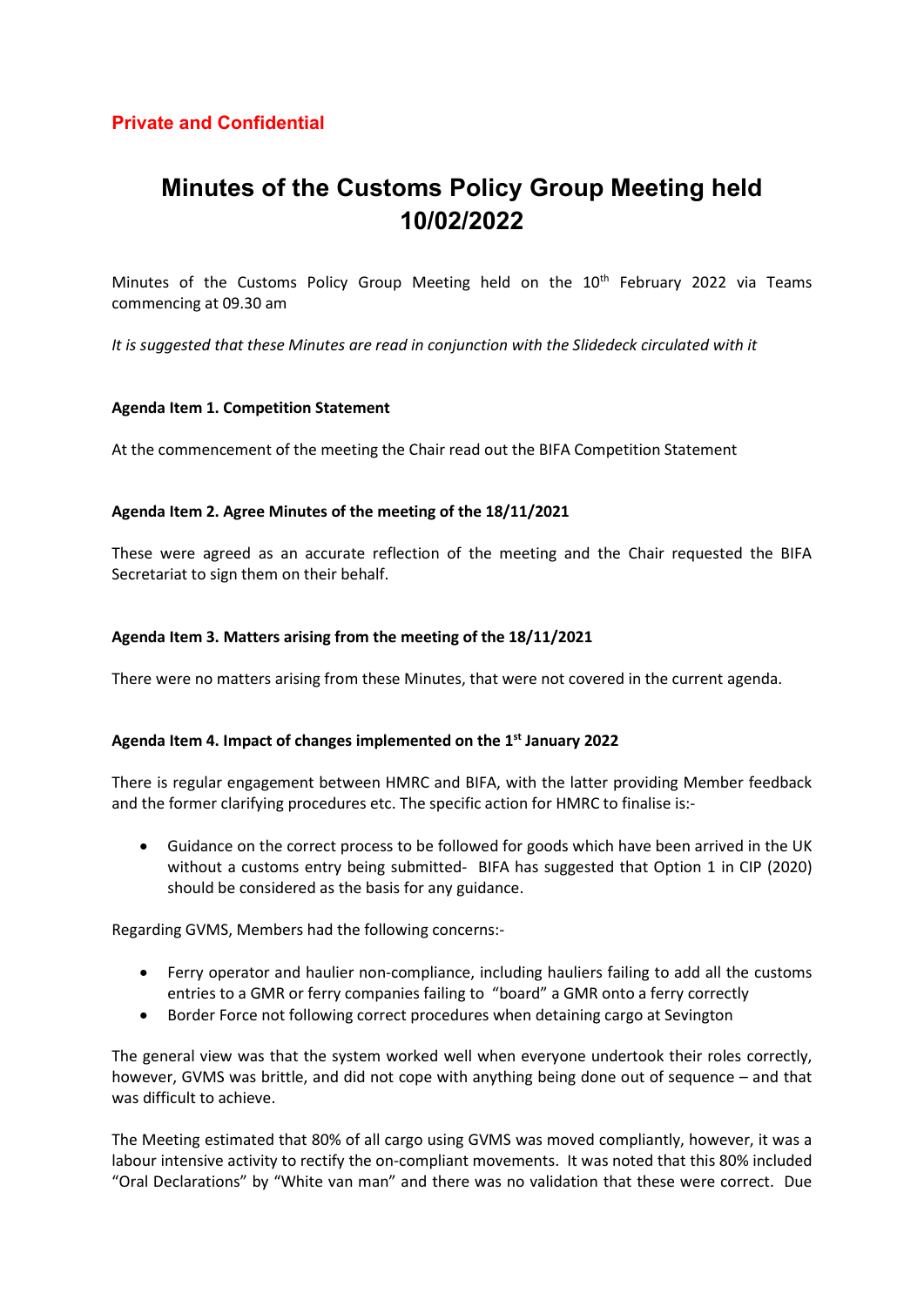to the lack of specific information in the messaging system, it was difficult to identify the individual shipments subject to government interventions, resulting in time consuming telephone calls in import agents etc to identify the problem shipment.

HMRC attendees described GVMS as currently a Minimum Viable Product , which would be developed to improve functionality including more accurate messaging over a period of time. The meeting identified that this was part of the issue and that it would be a very significant improvement if some of the process controls/principles embedded in CSP systems could be extended to GVMS.

HMRC had agreed prior to the current Policy Group meeting to engage with trade, including BIFA Members to look at changes to improve the system. This engagement would be between the Members and HMRC technical people who had actually designed the system.

Regarding carrier and haulier non-compliance, HMRC would undertake educational engagement with ferry companies and truck operators as a first step to improve the situation.

## Agenda Item 5 . Potential effect of changes being introduced on 1<sup>st</sup> July 2022

Problems with DEFRA systems were discussed, the following significant concerns being highlighted:-

- Lack of preparedness amongst importers
- The need for an EHC for SPS consignments was not fully appreciated
- Inspection process was an unknown leading to concerns about the length of queues and delays

Regarding IPAFFS, whilst DEFRA required the entity completing the IPAFFS declaration to be established in the UK. Due to the issuance of a EORI numbers to non-established entities this made such control more difficult,

The Meetings view was that it would be advantageous to all parties if HMRC and DEFRA legislation on rules of Establishment were aligned.

Regarding the Safety and Security Declaration (ENS) the Meeting attendees were concerned that there was:-

- A lack of clarity as to the systems to use, how to use it and the data required
- That many hauliers ( the legal entity required to submit the declaration) would not be able to submit the declaration due to a lack of customs knowledge etc

The meeting expressed the view that at least on a Temporary basis that for Pre-Lodgement Ports that the C88 should be deemed to fulfil the function of a ENS declaration. When the ENS requirement is implemented :-

- Two declarations will be required for most UK imports ( C88 and ENS)
- Three declarations will be required for inbound Transit Movements ( NCTS, C88 and ENS)

(Note:- there are export procedures requiring declarations in the EU- which add cost and delay)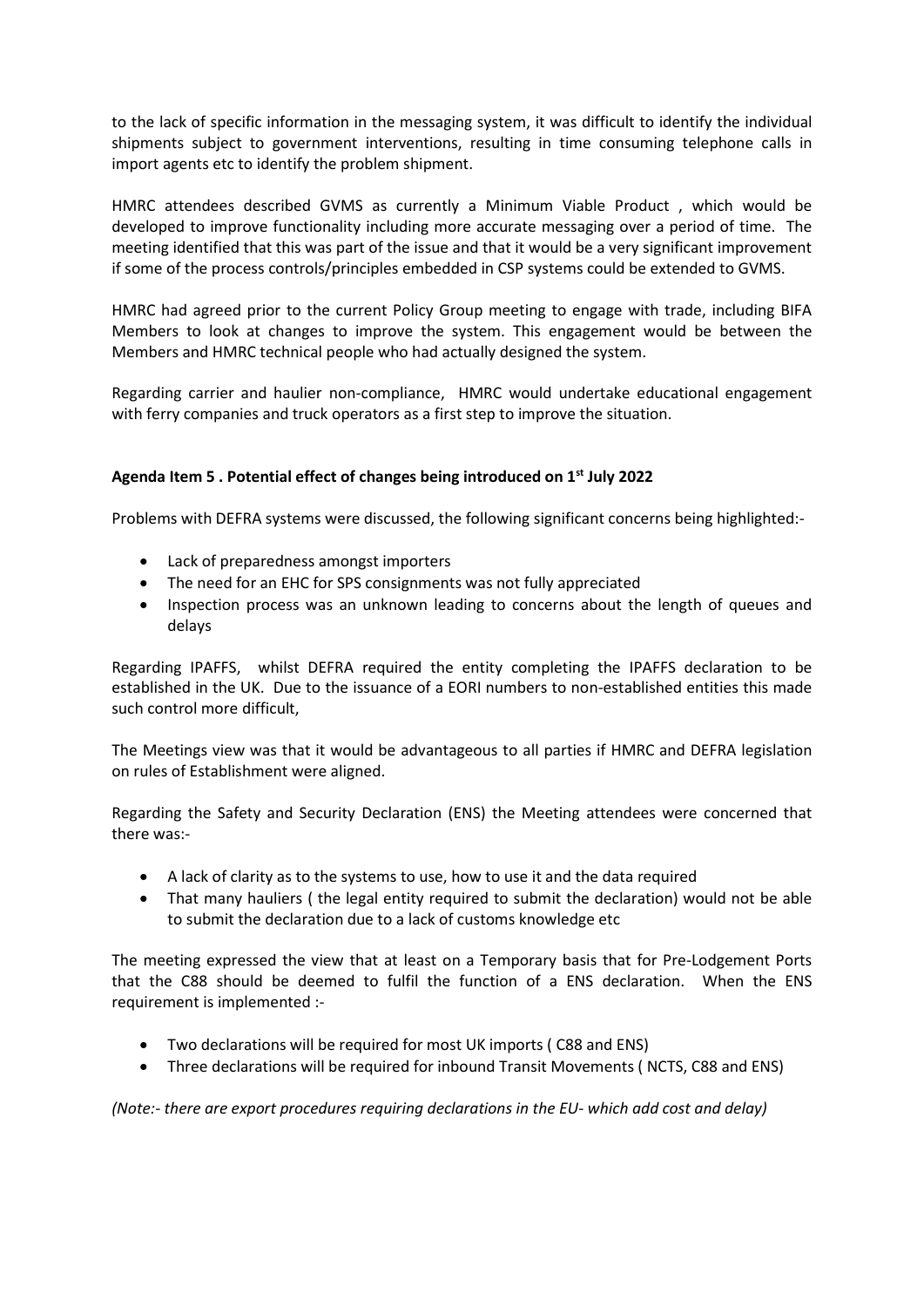## Agenda Item 6: Single Trade Window

A brief overview of Government planning was given to examine all aspects of frontier activities. Reference was made to the initial consultation https://www.gov.uk/government/publications/uksingle-trade-window-discussion-paper/uk-single-trade-window-policy-discussion-paper and a call for evidence.

The Meetings view was that using a single portal to provide information to Government would be beneficial. However, Members were wary about significant changes to the current customs entry and cargo release processes through a CSP which have worked well for over 40 years.

The real concern was that Government would:-

- Pay too much attention to parties who did not understand how the frontier works
- Not pay sufficient attention to those parties with current frontier knowledge
- Under-estimate the technical aspects of customs work
- Introduce systems which would require IT changes and additional development costs.

Meeting attendees highlighted that many companies aspire to submit their own customs declarations until they realise:-

- How complex they were to complete
- The risks and liabilities associated with completing the entry
- The underpinning knowledge and skills needed to undertake customs
- The cost of IT, personnel etc

In general terms the Members did not agree with the concept of "Self-declaration" suggested within the consultation.

## Agenda Item 7 Plastic Packaging Tax

There was a brief discussion on this subject concluding that there was no impact on the fiscal declaration, and that certain forwarding activities would be outside the scope of the legislation

## Agenda Item 8 BIFA Training updates

An overview of training, the activities of the YFN network and BIFA's involvement in National Apprentice Week was provided to the Meeting

## Agenda Item 9 Any other Business

Despite reservations about timescales and content of Government proposals the meeting agreed to continue engagement with HMRC on the following topics-

- GVMS
- Single Trade Window
- CDS